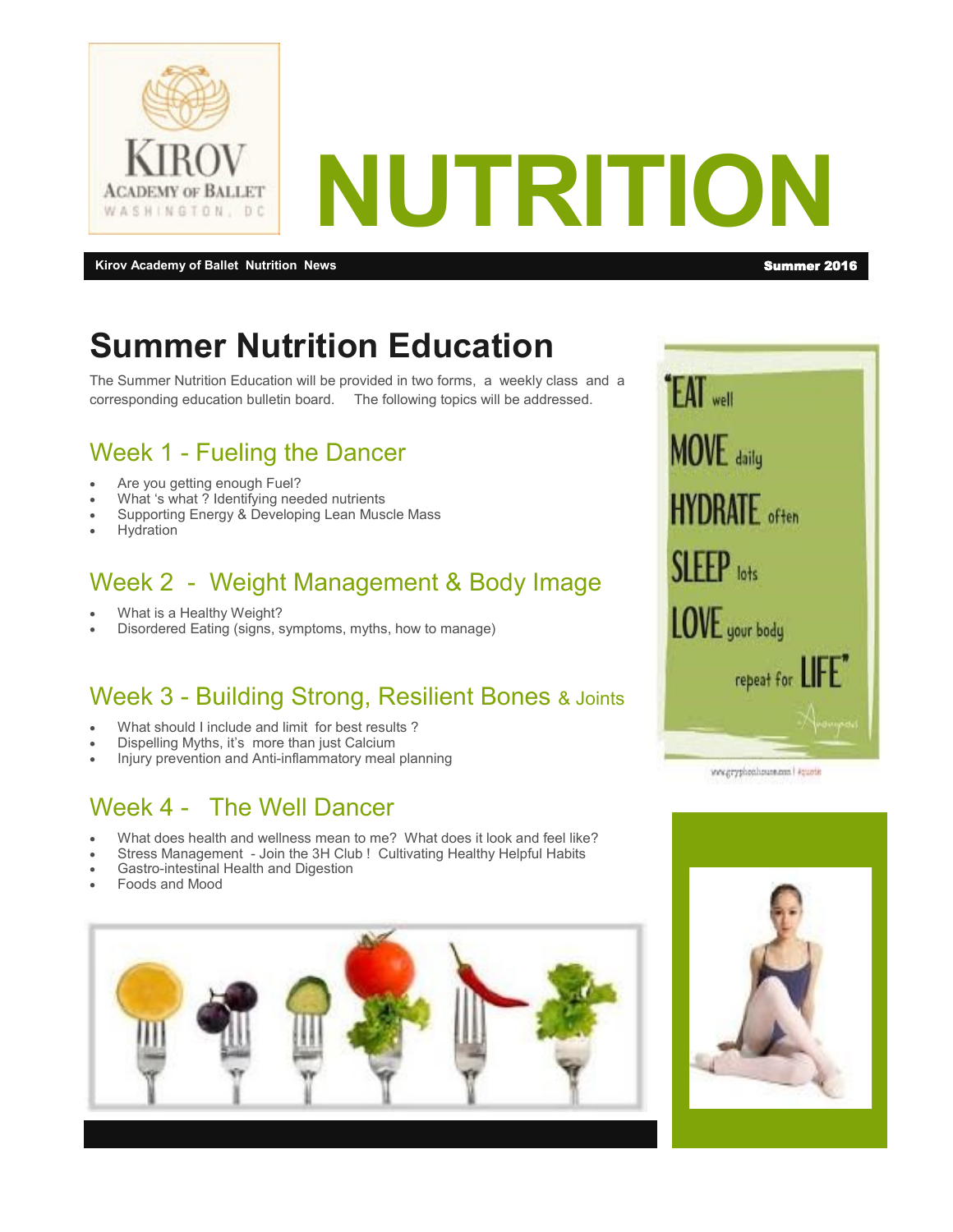

# **Fueling The Dancer**

We know the art of Dancing requires more than just creativity, flair and style. Strength, power, stamina, flexibility, agility, grace, mental & emotional clarity, virtuosity and finesse are all elements that make dance so great and the dancer so revered. The ability to deliver these elements effortlessly is what sets the professional with longevity apart from the amateur and the dancer whose career is cut short due to injury. At the base of acquiring and developing these elements is ones ability to properly fuel with food. Contrary to popular belief, Proper fueling will not result in a gain of body fat.

#### What if I do not get enough fuel

Inadequate fueling can lead to fatigue, poor attention, slowness, cramping, decreased overall strength, impaired performance. It can slow metabolic rate and can decrease muscle tone. This can adversely affect hormone balance, bone health, immunity and increase the risk of injury. It can adversely affect mood, attitude, concentration and outlook.

#### What Do the Pros Eat?

The Key to lasting energy and satisfaction is eating *Protein and Fiber* with all meals and snacks. Aim to eat 90% of your meals as Healthy and on "Ballerina Tract" and allow yourself the freedom to eat 10% of your foods for fun as needed. If you feel better dancing on a lighter stomach keep your breakfast and lunches lighter and have a solid dinner meal. If you are mindful of your weight aim to limit snacks to 200 calories or less . **How Does Your Day Compare ?**

#### **Breakfast Lunch Dinner Snack**

- Eggs with whole grain toast and roasted vegetables or a Roasted vegetable omelet **Day 1**
- Greek Yogurt Parfait with Granola **Day 2**
- **Day 3** Left Over Chicken stir fry with vegetables

Salad greens with lots of your favorite colorful vegetables and grilled fish (or 1 cup of beans or 2 boiled eggs)

Grilled Shrimp with roasted vegetables, lettuce, avocado wrapped in lettuce or on a whole grain tortilla

Hearty soup (Bean, lentil , minestrone or chicken noodle soup) with 1/2 an apple and 2 Tablespoons of Peanut Butter Tofu with a Broccoli and Cauliflower stir fry or squash noodles with ground turkey tomato sauce

Grilled fish or 1 cup of lentils or beans with brown rice and a bowl of julienned peppers, carrots, squash

Grilled pork tenderloin with your favorite colorful grilled vegetables and 1/2 cup of a quinoa

## **Weight Management and Body Image**  Historically Ballet has promoted a

very thin, tall aesthetic. For many dancers this places a strain on their self perception. For dancers struggling with body image, here are few tips you must consider -

- 1. You have gotten where you are today not in spite of your body but because of your body. Treat it with Love.
- 2. There is a difference between staying in shape and supporting your craft and punishing yourself.
- 3. There is a difference between being hard on oneself and beating oneself up.
- 4. Just as you learn techniques of Ballet, you must learn and use techniques for loving your body and how to compliment it without hesitation.



An apple with 1-2 tablespoons of peanut butter

Greek yogurt with a banana or with 1/4 cup of walnuts and 1/4 cup of raisins

Sliced avocado on 6-8 whole grain rice crackers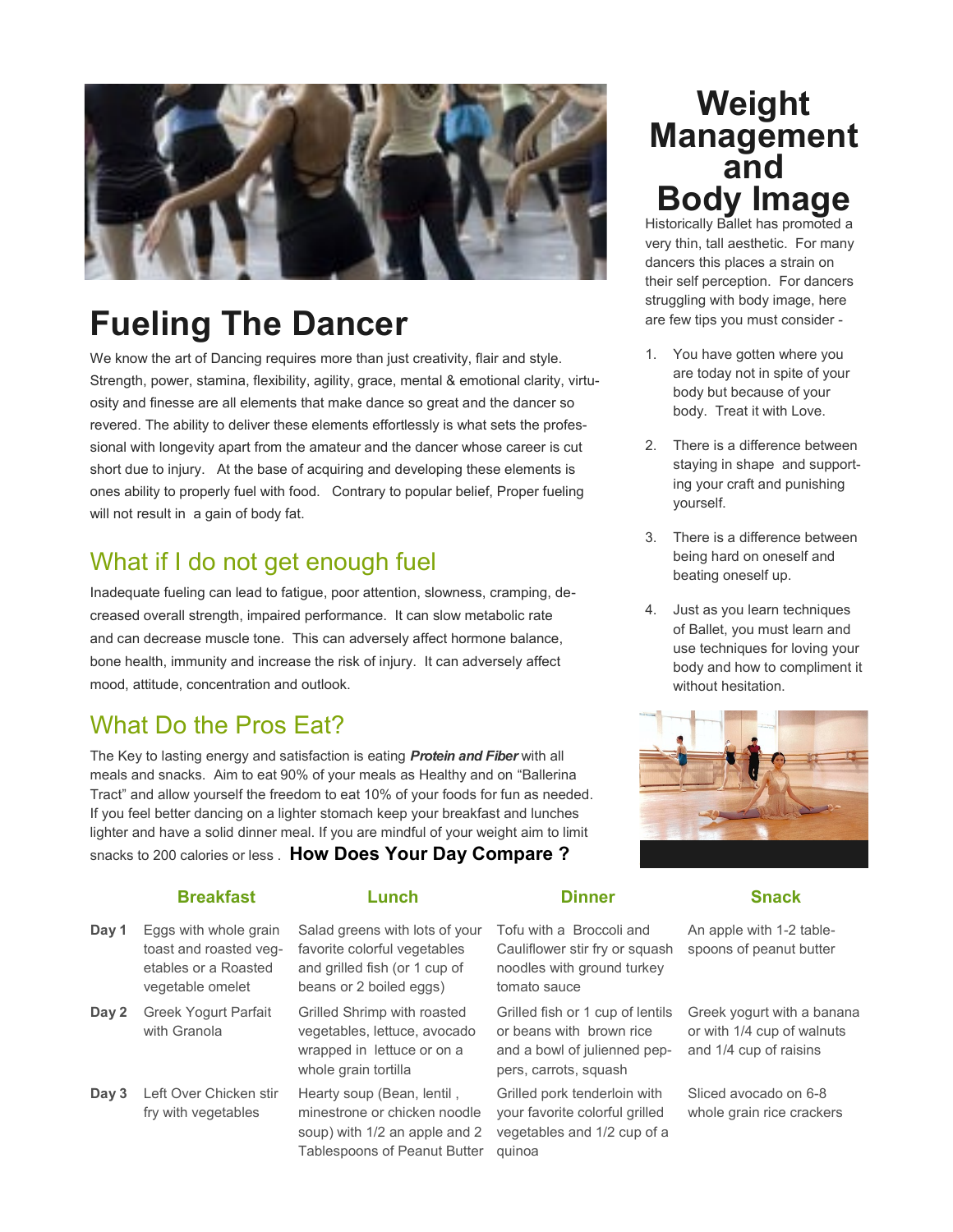#### **Disordered Eating**

According to the National Eating Disorders Collaboration, eating disorders are serious mental illnesses that are not a lifestyle choice or a diet gone "too far."

The British Dietetic Association further notes that eating disordered behaviors arise from psychological difficulties and are a way of coping with and communicating distress.

Persons with disordered eating often seek help for other seemingly unrelated health complaints. Common Health Presentations include (emotional problems, weight loss, gastro-intestinal problems, infertility issues, injuries caused by overexercising, fainting or dizziness, feeling fatigued or not sleeping well, feeling cold most of the time regardless of the weather, swelling around the cheeks or jaw, calluses on knuckles, damage to teeth and bad breath).

Eating disorders are associated with significant physical complications and increased mortality. They are associated with major wide-ranging and serious medical complications which can affect every major organ in the body.

There is an average delay of about 4 years between the start of disordered eating symptoms and the first treatment . This delay can be 10 or more years.

With regards to managing, treating and overcoming eating disorders, dietary counseling should not be the sole treatment provided. A structured team of specialists (Primary Care Physician, Psychiatrist, Psychologist, Psychiatric Nurse, Family therapist, Social Worker, School Counselor)



## **Building Strong, Resilient Bones**

The International Association of Dance Medicine and Science reports that healthy bones are formed from calcium and other minerals (about 65% by weight; these give bone its strength), and from a matrix of collagen and other proteins (about 35% by weight; these give bone its flexibility).

The collagen matrix is crucial for maintaining bone flexibility, and may be more essential to preventing fractures than calcium content. Without the matrix, bones rich in calcium can be dense, hard and brittle, thus at higher risk for fracture.

Poor nutrition, disordered eating, and excessive training can lead to hormone imbalance followed by delayed menarche (onset of menses) or amenorrhea (loss of menstrual cycle) which can frequently cause sub-optimal bone mineral density in the young dancer. Longitudinal research also indicates that low bone density is most evident in advancing years, following retirement. Thus, a balance between healthy nutrition and training is essential for building strong bones.

Nutrients required for healthy bone formation include (Calcium, Vitamin D, Protein, Vitamin C, Magnesium, Phosphorus, Potassium and Vitamin K). Having a simple Breakfast of full fat or 2% yogurt, with sunflower seeds or nuts along with berries and any of your other favorite fruits ensures that you get all of the above listed nutrients.

Just as important is limiting or avoiding foods and lifestyle activities that diminish bone density. Smoking ,caffeine, alcohol and anti-seizure medications can diminish bone density. Also oxalates found in nightshade vegetables (eggplants, potatoes, tomatoes and peppers) prevent the absorption of calcium. So, limiting to 3 times a week may be helpful

Continued on Next page